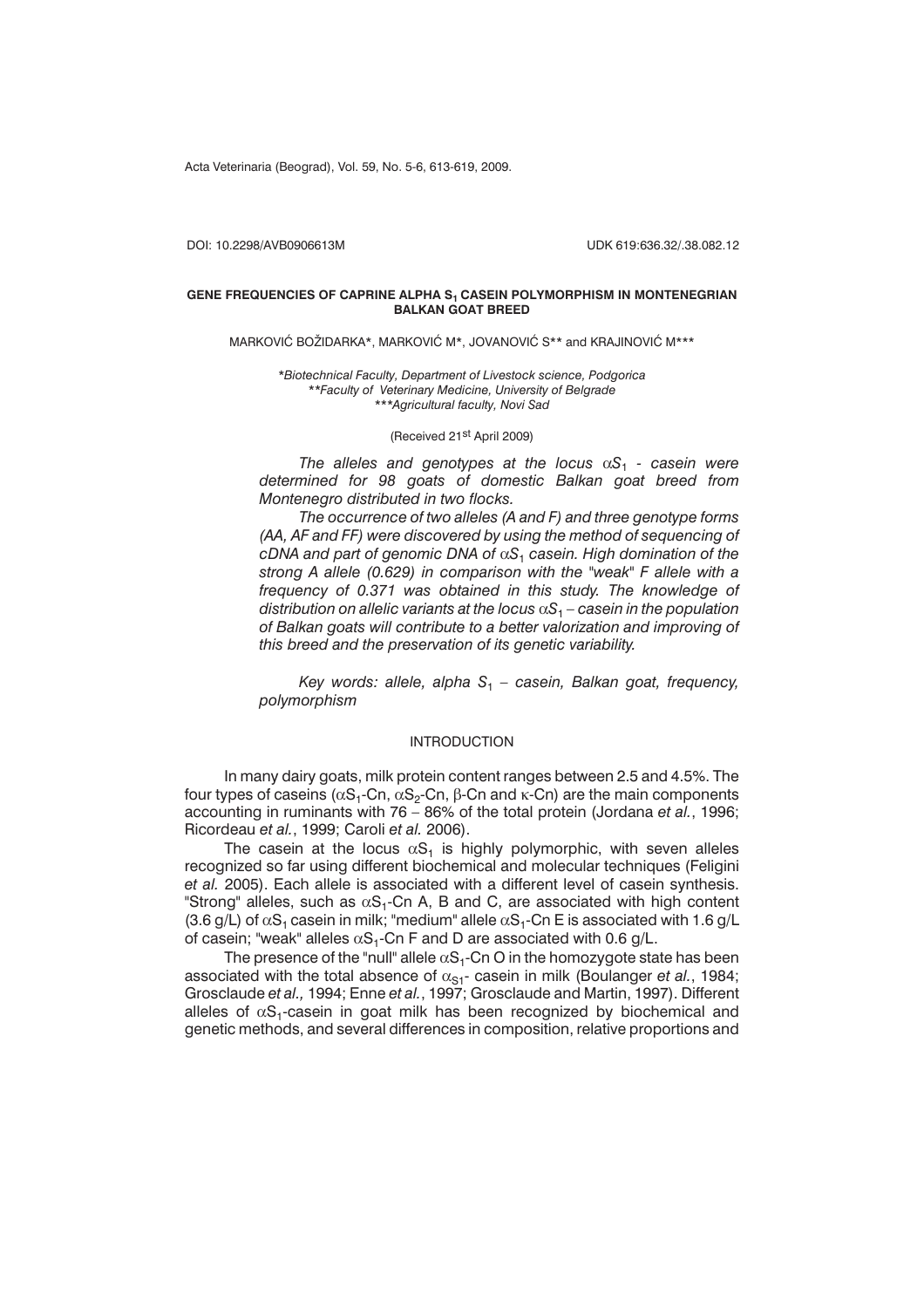physical-chemical properties have been elucidated (Martin, 1993; Greppi and Roncada, 2005).

Due to the important economic contribution of goat milk to dairy production in Montenegro the aim of this work was to determine the genetic frequencies at the locus  $\alpha S_1$ -casein in the goat population of Balkan goat breed in Montenegro.

#### MATERIAL AND METHODS

The genotyping of alleles of  $\acute{a}S_1$  casein carried out for total 98 heads of Balkan goat breed distributed in two flocks (39 in one and 59 in the other).

*Domestic Balkan goat breed* is an autochthonous breed of the Balkan peninsula and it makes the majority of the goat population in Montenegro. There are several varieties of Balkan goat breed regarding the color of hair (red, black and multicolored). The system of breeding is usually extensive or semi extensive. All of these varieties are well adapted to the extensive semi arid conditions, with moderate milk yield (150 kg per lactation), and the content of fat and protein in milk of 3.38 and 3.30%, respectively. The milk is used mainly for production of home-made cheese.

*DNA extraction, PCR amplification and sequencing*. Blood samples (5 mL) were taken from randomly chosen goats from two flocks. Samples were collected in EDTA tubes and frozen at 20  $^{\circ}$ C. A standard phenol-chloroform DNA extraction method was used.

The complete coding sequence of  $\alpha S_1$  casein was amplified by PCR. A typical 40 cycles of PCR were carried out with the following PCR-mixture: 10  $\mu$ L 10xPCR buffer (500 mM KCl, 200 mM Tris-HCl, pH 8.4); 8  $\mu$ L of 25 mM MgCl<sub>2</sub>; 8  $\mu$ L 10 mM of each dNTP; 4  $\mu$ L of 10 pmol of forward primer (m) designed: 5' - $CATTCTTTACTCCTGGGAAG - 3$ ; 4  $\mu$ L of 10 pmol of reverse primer (p) designed: 5' - AGCACTTTTGGGAACAATTTC - 3'; 0.5 µL 2.5 U AmpliTag DNA polymerase; 50 ng goat genomic DNA and  $H_2O$  to a final volume of 100  $\mu$ L. Denaturation; 1' at  $94^{\circ}$ C, annealing; 45" at  $58^{\circ}$ C, extension; 1' and 30" at  $72^{\circ}$ C. The PCR products were purified by Microcon (Millipore Corporation, MA) and sequencing was carried out by ABI PRISM®BigDye<sup>™</sup> Terminator Cycle Sequencing Ready Reaction Kit and the automatic DNA - sequencer Model 377.

The frequency of alleles and genotypes were calculated using Hardy and Weinberg's method for equilibration in a population.

## RESULTS AND DISCUSSION

Sequencing of complementary DNA (cDNA) and part of genomic DNA (qDNA) where the main coding region of alpha  $S_1$  casein, exon 12 (fragment between 3' end of intron 11 and 5' end of exon 13, with length of approximately 750 base pears), showed numerous single base substitutions, deletions and insertions.

Comparison with standard sequence of  $\alpha S_1$  casein (Figure 1), the occurrence of two alleles (A and F) was found. The A allele should include alleles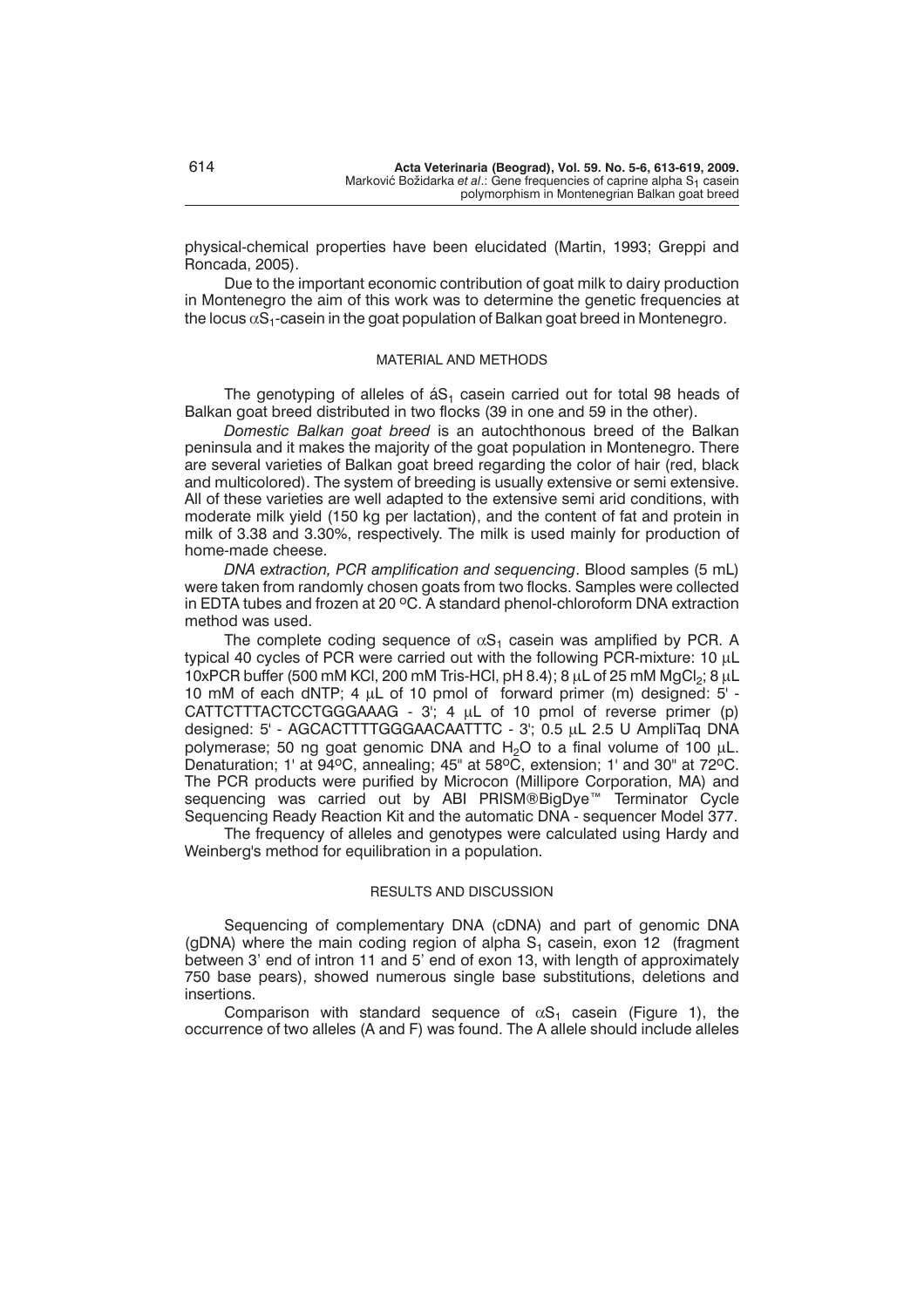A, B, C, D, E, and any other forms of 0 and F that were not tested for. In the Balkan goats, no case of the 0 - allele was found. This gives three possible genotype forms (AA, AF and FF).

cattetttacteetgggaaagggatgecatgatagatggtatecatgaaattgacaatatattttetettgaatagGAACA GCTTCTCAGACTGAAAAAATACAAAGTACCCCAGCTGgtaatgttttattataataatat aaaattaagtetaeagaattaaaattaattaagtgaaatttaetttgaetaaattetaeateaaateatgetagageeteeeaaat gattegttataetetggaatttattetgtatttatttteeeaaatteagttetgagtggtgatteegtatatatgeeteettgtgaaa gcacagatcattgccaaataaacattccatttaagaaaacagtgtagactctgtagaggaatcagggatcccatacattcaa atttcctgacattgttttgaatattgaatgagcaatctcctattcagttatccctgaggctagcttgtggcaagtccaataaatgt gttcataaagtctctccttcccctaatccctaagctctataaaatttgctatgttcatgagacctttgacaatattatgaagatttt gttttgtttaattacagataagctatgatgtgtctggttaattagcatttttattttgaatgtaaatcaatgtcataaaactaataata cattgttttttatttttttaaggaaattgttcccaatagtgctgag

Figure 1. Standard sequence of 750 bp with coding region of exon 12 (underlined caps lock)

Occurrence of allele A and its homozygote form AA was characterized by two single base substitutions in the coding region of exon 12. That occured on position 80, where A was substituted by C and amino acid lysine substituted by asparagine, as well as on position 83 where A was substituted with G and amino acid valine was substituted with methionine (Figure 2).

 $10$  $20$  $30$  $40$ 50 TG G\*ATCCATGA AATTGACAAT ATANTTTTCT CATTGAATAG  $80_{\text{sup}}$ 60  $70$ ّە∩ AAAATACAAC GTGCCCCAGC GAACAGCTTC **TCAGACTGAA** TG GTAA  $100$  $110$  $120$  $130$  $140$ TGTT TTATTATAAT AATATAAAAT TAAGTCTACA GAATTAAAAT AAT 150 160 170 180 190 TAAGTGA AATTTACTTT GACTAAATTC TACATCAAAT CATGTTAGAG 200 210 220 230 240 CTTCCCCAAT GATTCATTAT ATTCTGGAAT TTATTCTGTA TTATTTTCC 250 260  $\text{sup}$   $\text{sup}$  270 280 CAAATTCAGT TCTGAGTGGT GATTCCATAC ATATGCCTCC TTGTGAAA-----

Figure 2. Part of identified sequence of AA genotype, with underlined coding region

The presence of allele F and homozygote form FF was characterized with two more substitutions in the region of exon 12 comparing to the allele A. The first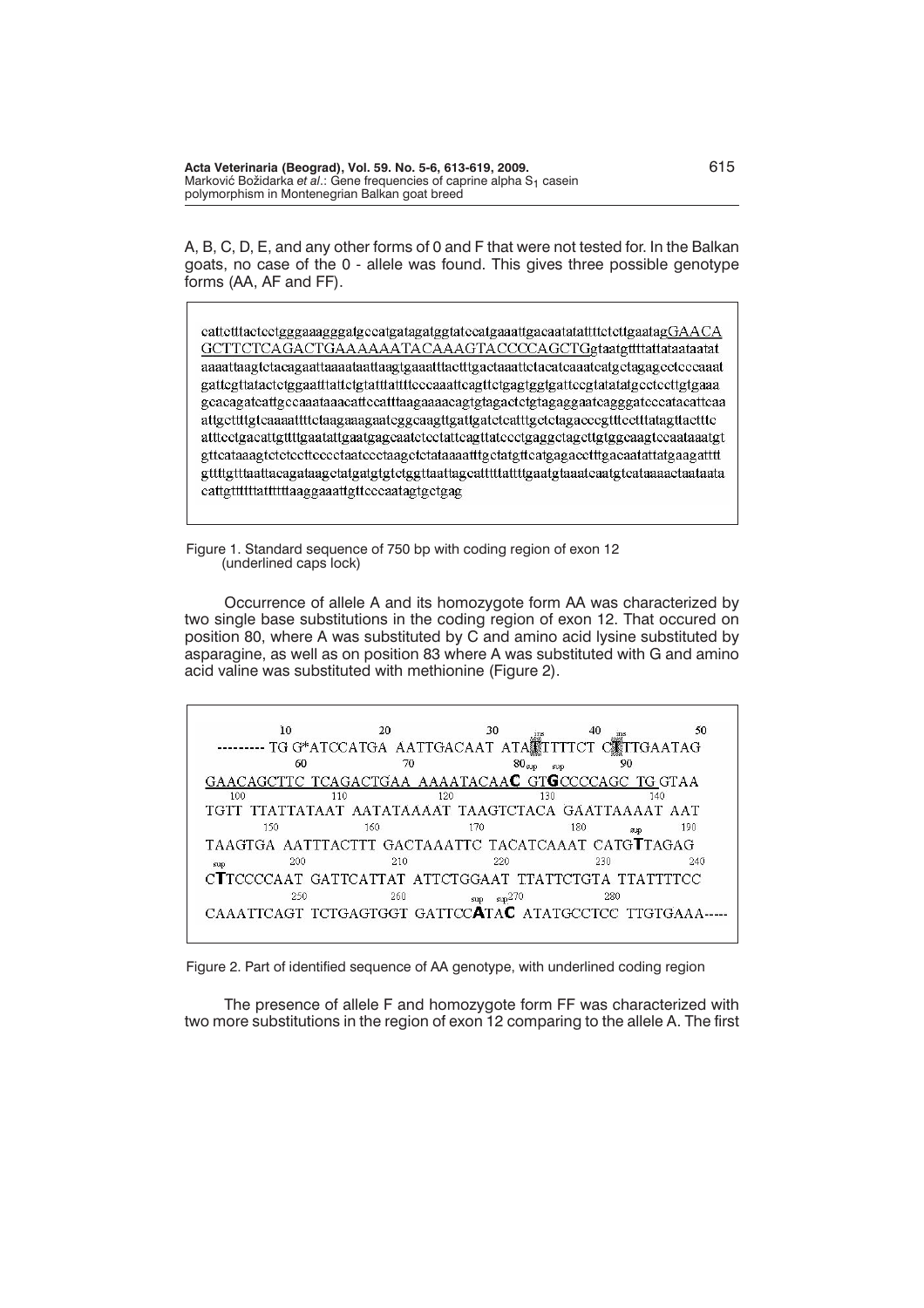substitution of G with A occurred on position 64, followed by substitution of amino acid arginine with lysine, and the second was on position 71, but in the frame of amino acid lysine (Figure 3).

| $_{\rm sup}10$                                          | $\sup$ 20        | 30         | $40 \frac{1}{\text{SUS}}$                                         | 50 |
|---------------------------------------------------------|------------------|------------|-------------------------------------------------------------------|----|
|                                                         |                  |            | <b>CGG</b> *ATCC <sup>*</sup> CGA AACTGACAAT ATATTTTCT TWITGAATAG |    |
| 60<br>sup                                               | $70 \text{ sup}$ | n80        | 90                                                                |    |
| GAACAGCTTC TCAAACTGAA GAAATACAAC GTGCCCCAGC TG GTAATA   |                  |            |                                                                   |    |
| 100<br>110<br>SMD                                       | 120              | 130        | 140                                                               |    |
| TT TTAGTATAAT AATATAAAAT TAAGTCTACA GAATTAAAAT AATTAA   |                  |            |                                                                   |    |
| 150<br>160                                              | 170              | 180        | 190<br>sup<br>sup                                                 |    |
| GTGA AATTTACTTT GACTAAATTC TACATCAAAT CATGTTAGAG CTTC   |                  |            |                                                                   |    |
| 200<br>$\sup$                                           | 210              | 220<br>230 | 240                                                               |    |
| CCCAAT GATTCATTAT ATTCTGGAAT TTATTCTGTA TTTATTTTCC CAAA |                  |            |                                                                   |    |
| 250<br>260                                              | 270              | 280        | 300                                                               |    |
| TTCAGT TCTGAGTGGT GATTCCATAT ATATGCCTCC TTGTGAAAGC-     |                  |            |                                                                   |    |

Figure 3. Part of identified sequence of FF genotype, with underlined coding region

Occurrence of alleles A and F together and heterozygote form AF was characterized by the presence of non identified nucleotides labelled as N on the chromatogram. The occurrence of non identified nucleotides was due to the overlapping of two nucleotides as happened on positions 64 and 71 of exon 12 (G  $-A$  and  $A - G$ ) (Figure 4).

| 10                                                   | $_{\rm sup}$ 20 | sup | 30            |     | 50<br>suins                                                |
|------------------------------------------------------|-----------------|-----|---------------|-----|------------------------------------------------------------|
|                                                      |                 |     |               |     | ---------- NG G*ATCC*CGA AACTGACAAT ATATTTTTCT TTTTGAATAG  |
|                                                      | 60              | 70  | $80_{\rm su}$ | sup | 90                                                         |
|                                                      |                 |     |               |     | GAACAGCTTC TCANACTGAA NAAATACAAC GTGCCCCAGC TG GTAATG      |
| 100                                                  | 110             | 120 | 130           |     | 140                                                        |
| TT TTATTATAAT AATATAAAAT TAAGTCTACA GAATTAAAAT AATTA |                 |     |               |     |                                                            |
| 150                                                  | 160             | 170 |               | 180 | 190<br>sup<br>SUD                                          |
| ANTGA AATTTACTTT GACTAAATTC TACATCAAAT CATGTTAGAG CT |                 |     |               |     |                                                            |
| 200                                                  | 210             | sup | 220           | 230 | $240 -$                                                    |
|                                                      |                 |     |               |     | TCCCCAAT GATTCATTAT ATTCTGGAAT TTATTCTGTA TTTATTTTCC CA    |
| 250                                                  | 260             | sup | 270           | 280 | 290                                                        |
|                                                      |                 |     |               |     | AATTCAGT TCTGAGTGGT GATTCCATAC ATATGCCTCC TTGTGAAAGC ----- |

Figure 4. Part of identified sequence of AF genotype, with underlined coding region Legend: \* - deletion, sup – substitution, ins – insertion, N – non identified (overleaping)

Beside the mentioned substitutions in the region of exon 12 all identified genotypes had many other substitutions, deletions and insertions in the areas of intron 11 and intron 12.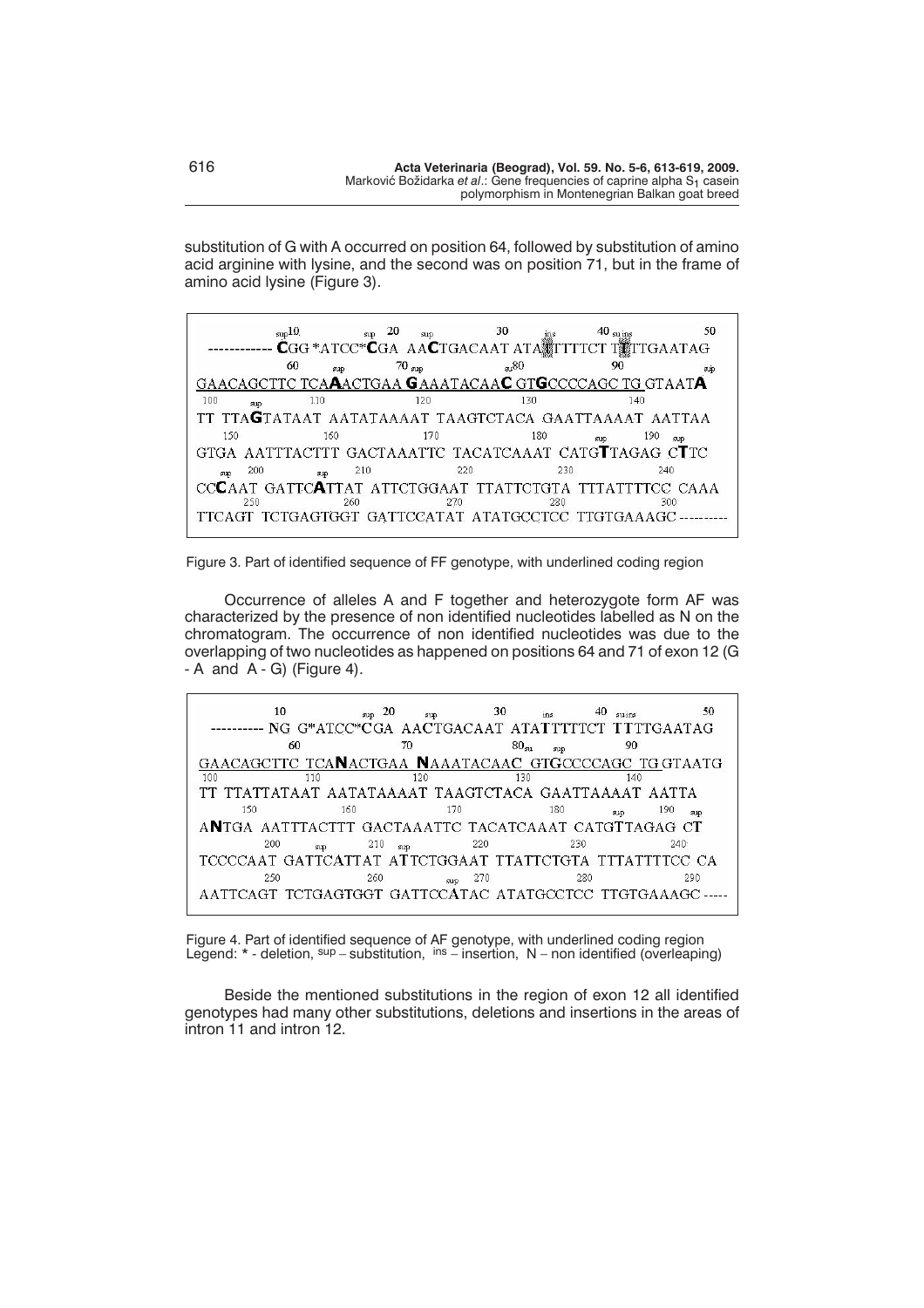Sequencing results regarding the number, percentage and frequencies of detected alleles for 59 goats from the first and 39 goats from the second flock, as well as for all examined goats are presented in Table 1.

|              | Genotypes |       |       | Alleles |       |       |        |
|--------------|-----------|-------|-------|---------|-------|-------|--------|
|              | AA        | AF    | FF.   | Total   | A     | F     | Total  |
| $Flock - I$  |           |       |       |         |       |       |        |
| Number       | 28        | 23    | 8     | 59      | 79    | 39    | 118    |
| Percentage   | 46.55     | 39.65 | 13.79 | 100.00  | 66.38 | 33.62 | 100.00 |
| Frequency    | 0.441     | 0.446 | 0.113 | 1.00    | 0.664 | 0.336 | 1.00   |
| $Flock - II$ |           |       |       |         |       |       |        |
| Number       | 11        | 23    | 5     | 39      | 45    | 33    | 78     |
| Percentage   | 28.20     | 58.97 | 12.82 | 100.00  | 57.69 | 42.31 | 100.00 |
| Frequency    | 0.333     | 0.488 | 0.179 | 1.00    | 0.577 | 0.423 | 1.00   |
| Total        |           |       |       |         |       |       |        |
| Number       | 39        | 46    | 13    | 98      | 124   | 72    | 196    |
| Percentage   | 39.17     | 47.42 | 13.40 | 100.00  | 62.89 | 37.11 | 100.00 |
| Frequency    | 0.396     | 0.467 | 0.138 | 1.00    | 0.629 | 0.371 | 1.00   |

Table 1. Number, percentage and frequency of alleles and genotypes of  $\alpha S_1$  casein

The strong A allele of  $\alpha S_1$  casein was the highly dominant allele in the population of Balkan goats with frequencies of 0.664 in the first, 0.577 in the second flock and 0.629 for all investigated goats.

As for the weak F allele, its frequency was 0.336 in the first, 0.432 in the second flock and 0.371 for all goats. Frequencies of the AA, AF and FF genotypes were 0.441; 0.446 and 0.113 in the first, 0.333; 0.448 and 0.179 in the second flock and 0.396; 0.476 and 0.138 for all goats respectively.

The percentage of A allele was 63 and of F allele 37, while the percentages of genotypes AA, AF and FF were 39, 47 and 14, respectively.

The high domination of strong A allele (0.629) obtained for Balkan goats breed from Montenegro is in accordance to the results for Spanish Canaria breed, 0.60 (Jordana *et al*., 1996); Italian Gargancia breed, 0.61 (Martin, 1993); as well as to the results for Balkan goat breed from Albania (0.47 – A and 0.46 B allele) and Damascus breed of goats from Greece (0.87), given by Grosclaude and Martin (1997). It is important to note that in the same time the frequency of F allele in the mentioned breeds was very low, even less than in the Balkan goat breed.

Strong alleles (A, B and C) of alpha  $S<sub>1</sub>$  casein represent the ancestral sequences of these genes in goats that are highly dominant in old autochthonous unselected breeds. The frequency of these alleles is usually low in highly selected breeds for milk production, like Alpine and Saanen (Grosclaude *et al.*, 1994).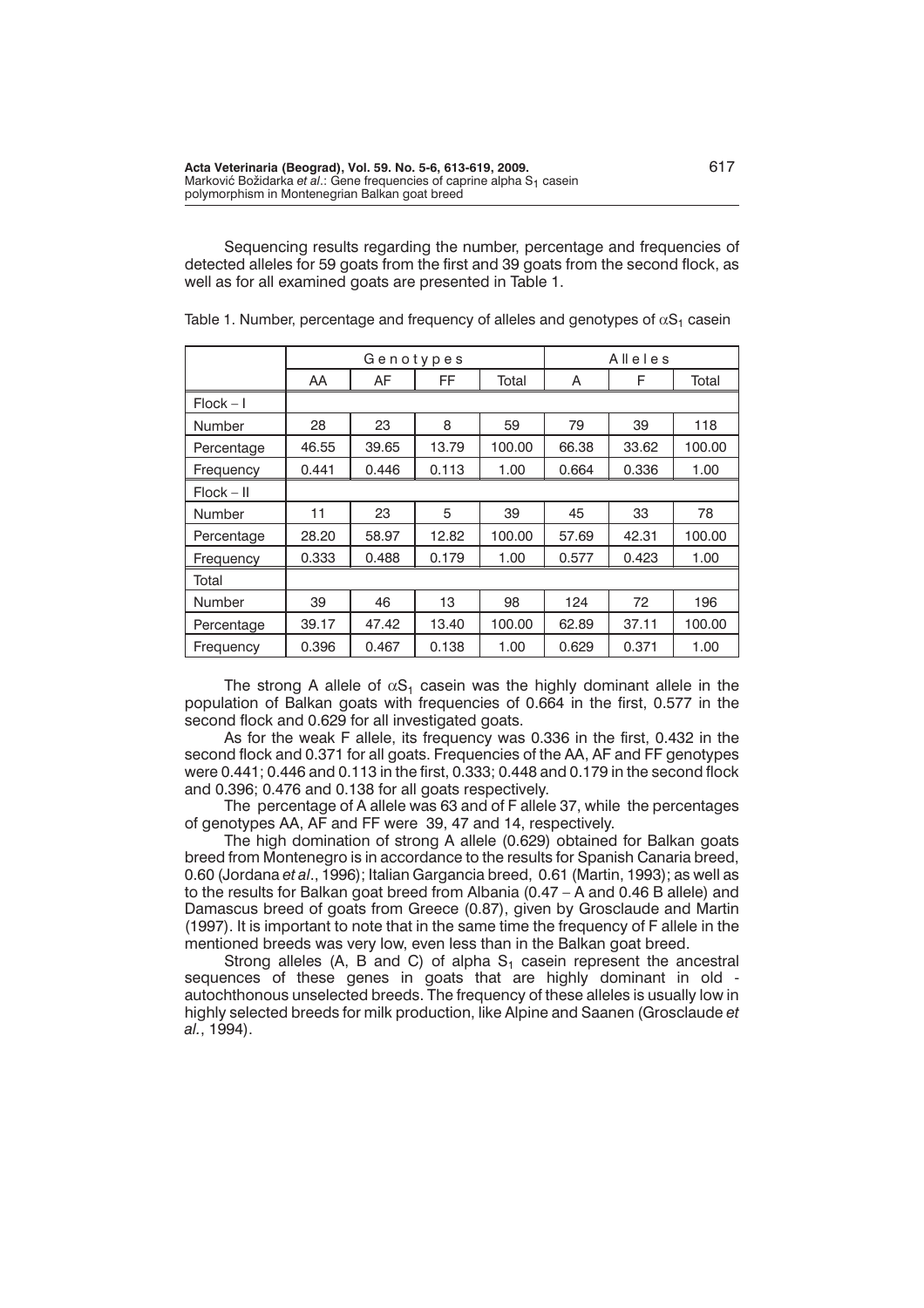### **CONCLUSION**

The distribution of A and F alleles and related genotypes of  $\alpha S_1$  casein in Balkan goat breed from Montenegro, as well as high predominance of A allele, is very similar to their distributions in other old unselected breeds, such as Canaria, Gargancia, Maltese, Damascus and Balkan goat breed from Albania. The distribution on allelic variants at the locus  $\alpha S_1$  – casein in Balkan goat breed can be exploited in the future for the development of a breeding program.

#### ACKNOWLEDGEMENTS:

This work was supported by fellowship Grant from Research Council of Norway and NORAGRIC. The research was realized in the Institute of Animal Science and Institute of Food Science of Agricultural University of Norway.

Address for correspondence: Božidarka Marković, University of Montenegro; Biotechnical Faculty Department of Livestock Science Mihaila Lalica 1 81000 Podgorica Montenegro E-mail: bmarkovic@t-com.me

## **REFERENCES**

- 1. *Caroli A, Chiatti F, Chessa S, Rignanese D, Bolla P, Pagnacco G*, 2006. Focusing on the Goat Casein Complex, *J Dairy Sci*, 89, 3178-87.
- 2. *Enne G, Feligini M, Greppi GF, Iametti S, Pagani S*, 1997, Gene frequencies of caprina áS1–casein polymorphism in dairy goat. Proceedings of the IDF Seminar, New Zeland.
- 3. *Feligini Maria, Frati Silvia, Cubrik Curik Vlatka, Brambila Ada, Parma P, Curik I et al.,* 2005, Caprine alpha  $S_1$  – Casein Polimorphism: Characterisation of A, B, E and F Variants by Means of Various Biochemical and Molecular Techniques, *Food Technol Biotechnol*, 43, 2, 123-32.
- 4. *Grosclaude F, Martin P, Ricordeau G, Remeuf F, Vassal L, Bouillon J*, 1994, From gene to cheese: The caprine alpha S1 caesin polymorphism, its effects and its evolution. *INRA Prod Anim*, 7, 1, 3-9.
- 5. *Grosclaude F, Martin P*, 1997, Casein polymorphisms in the goat. Proceedings of the IDF Seminar held in North Palmerston, New Zealand.
- 6. *Greppi GF, Paola Roncada*, 2005, La componente proteica del latte caprino, L Alimentazione della capra da latte, (Capitolo 4) 71-99.
- 7. *Jordana J, Amills M, Diaz E, Angulo C, Serradilla MJ, Sanchez A*, 1996, Gen frequencies of caprine áS1 – casein polymorphism in Spanish goat breeds. *Small Rumin Res*, 20, 215-21.
- 8. *Lien S, Furst K, Kisen GO*, 2001, Characterization of three alpha S1 casein allels in the Norwegian Breed of Dairy goat. Department of Animal Science, Agricultural University of Norway.
- 9. *Martin P*, 1993, Genetic polymorphism of goat milk proteins, *Lait,* 73, 511-32.
- 10. *Ricordeau G, Mahe MF, Persuy MA, Leroux C, Francois V, Amigeus Y*, 1999, *INRA Prod Anim*, 12, 1, 29-38.